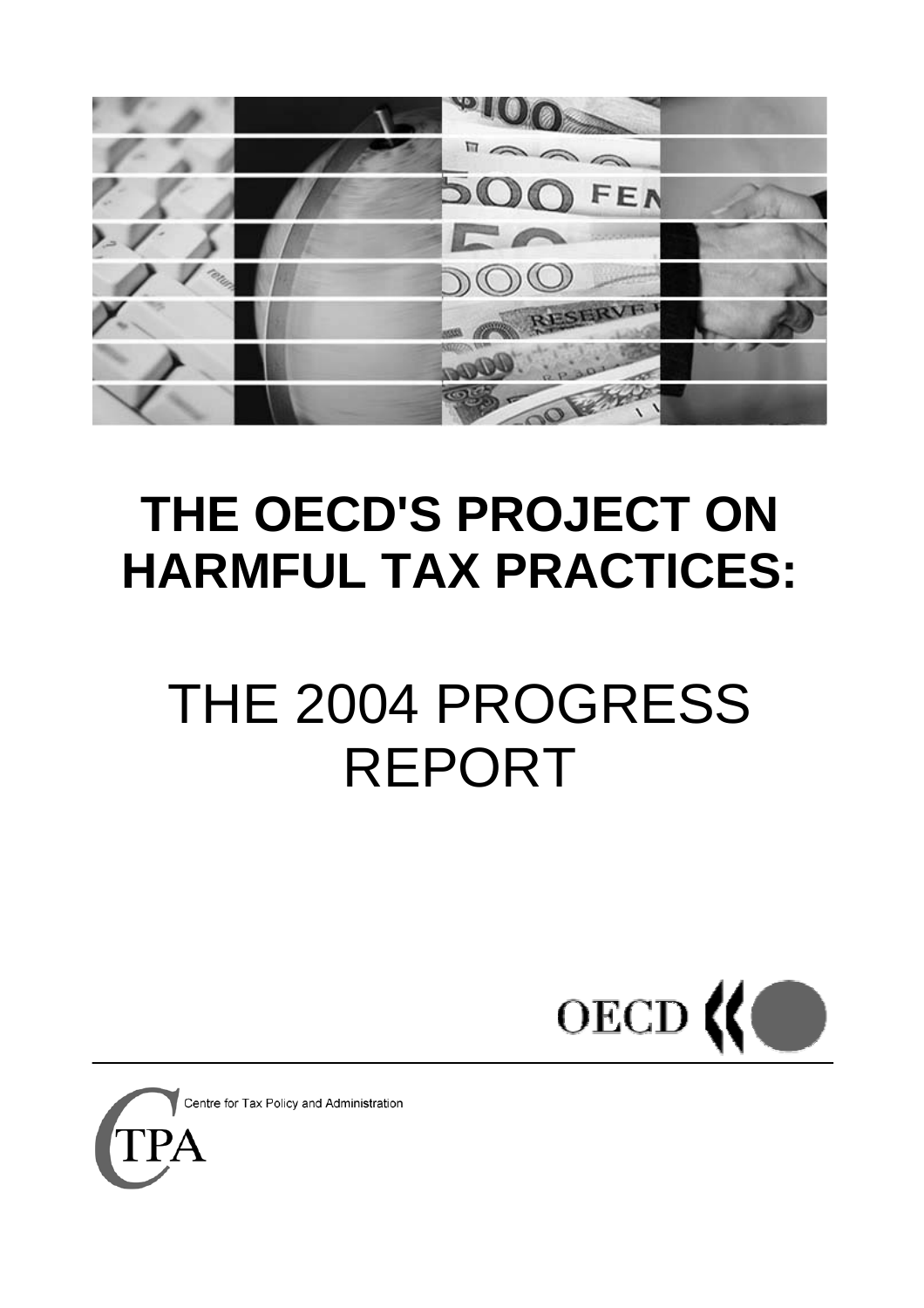#### **ORGANISATION FOR ECONOMIC CO-OPERATION AND DEVELOPMENT**

 Pursuant to Article 1 of the Convention signed in Paris on 14th December 1960, and which came into force on 30th September 1961, the Organisation for Economic Co-operation and Development (OECD) shall promote policies designed:

- to achieve the highest sustainable economic growth and employment and a rising standard of living in Member countries, while maintaining financial stability, and thus to contribute to the development of the world economy;
- to contribute to sound economic expansion in Member as well as non-member countries in the process of economic development; and
- to contribute to the expansion of world trade on a multilateral, non-discriminatory basis in accordance with international obligations.

 The original Member countries of the OECD are Austria, Belgium, Canada, Denmark, France, Germany, Greece, Iceland, Ireland, Italy, Luxembourg, the Netherlands, Norway, Portugal, Spain, Sweden, Switzerland, Turkey, the United Kingdom and the United States. The following countries became Members subsequently through accession at the dates indicated hereafter: Japan (28th April 1964), Finland (28th January 1969), Australia (7th June 1971), New Zealand (29th May 1973), Mexico (18th May 1994), the Czech Republic (21st December 1995), Hungary (7th May 1996), Poland (22nd November 1996), Korea (12th December 1996) and Slovak Republic (14th December 2000). The Commission of the European Communities takes part in the work of the OECD (Article 13 of the OECD Convention).

This Report was derestricted by the OECD Committee on Fiscal Affairs on 4 February 2004.

*Disponible en français sous le titre : PROJET DE L' OCDE SUR LES PRATIQUES FISALES DOMMAGEABLES: RAPPORT D'ETAPE 2004*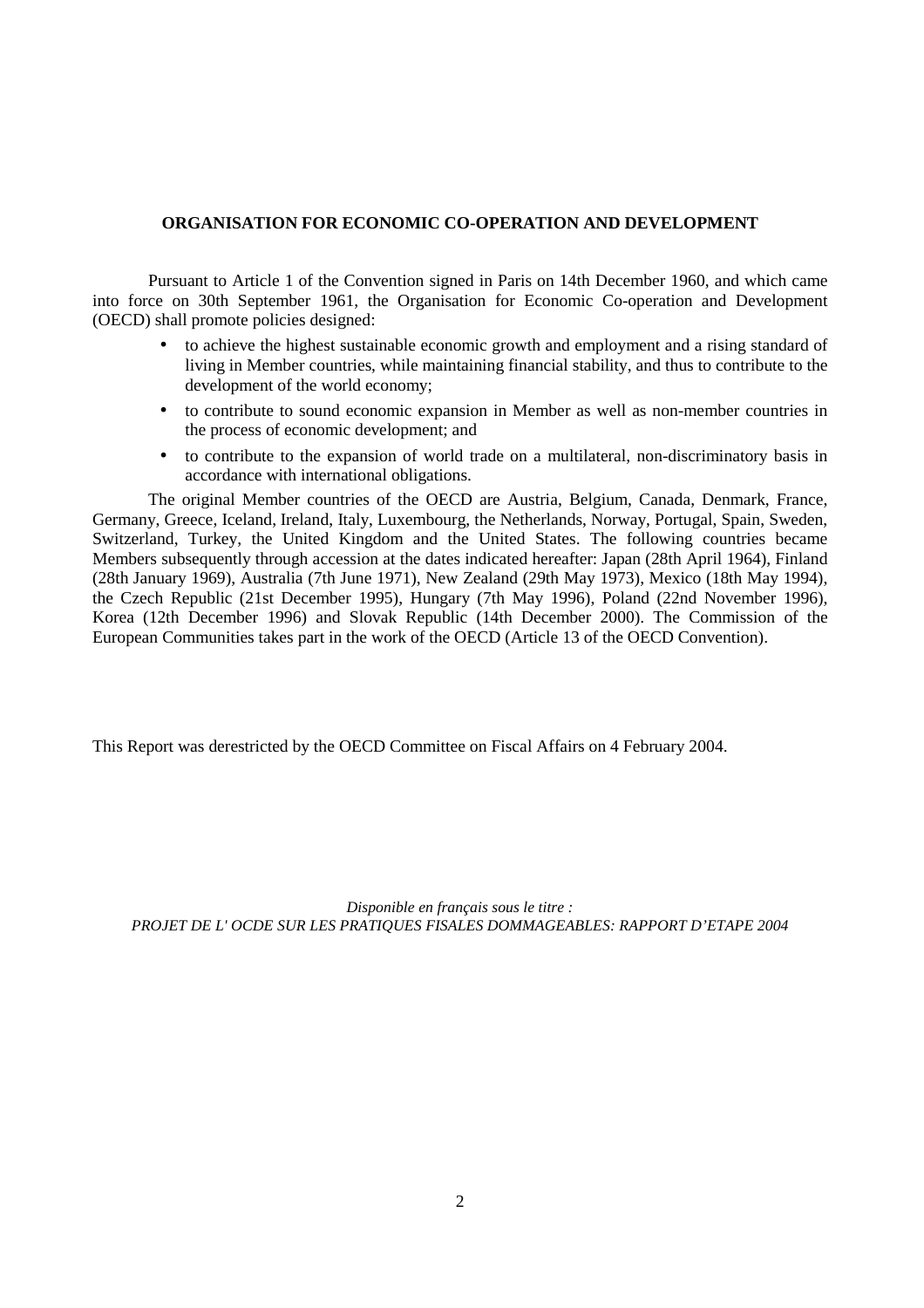### **TABLE OF CONTENTS**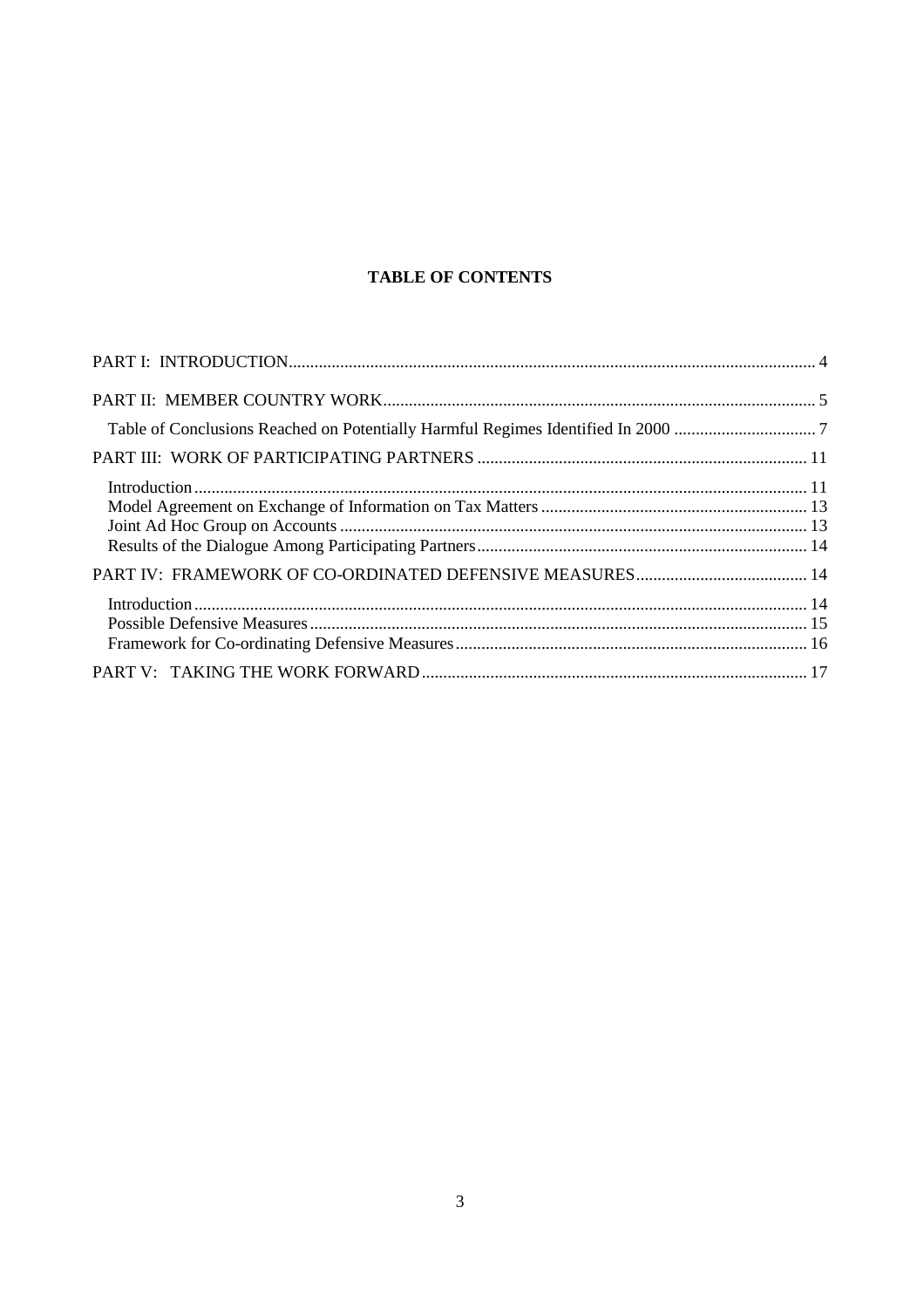#### **2004 PROGRESS REPORT**

#### **PART I: INTRODUCTION**

1. OECD member countries seek to establish standards that encourage an environment in which fair competition can take place. They do so in the tax area through promoting principles that are designed to enable each country to apply its own tax laws without the interference of practices that operate to undermine the fairness and integrity of each country's tax system. A basic element of this work is the pursuit of a level playing field among all countries and jurisdictions. The OECD does not seek to dictate to any country what its tax rate should be, or how its tax system should be structured. Through its work, the OECD endeavours to build support for fair competition so as to minimise tax induced distortions of financial and, indirectly, real investment flows, and to increase the confidence of taxpayers in the even handed application of tax rules.

2. This work is carried out principally through the Forum on Harmful Tax Practices (the Forum), a subsidiary body of the Committee on Fiscal Affairs (the Committee). The OECD Council mandated that the Forum's work should be reviewed five years after its establishment, which occurred in 1998. The Council has also instructed the Committee to report on the results of the OECD's work in eliminating harmful tax practices in OECD member countries. This Report fulfils those mandates.

3. Since the last report to Council in  $2001<sup>1</sup>$ , the Committee's work has achieved significant and very positive results, as detailed in this Report. Part II of the Report focuses on the progress made in the work as it relates to OECD member countries. Part III of the Report describes the considerable progress that has been made in achieving a co-operative process with those countries and jurisdictions outside the OECD that have made commitments to transparency and effective exchange of information. Part IV of this Report describes a framework for the co-ordinated application of defensive measures to address harmful tax practices. Part V of the Report describes future work.

<sup>1</sup> Switzerland and Luxembourg abstained on the Council approval of the 1998 Report which also applies to any follow up work undertaken since 1998.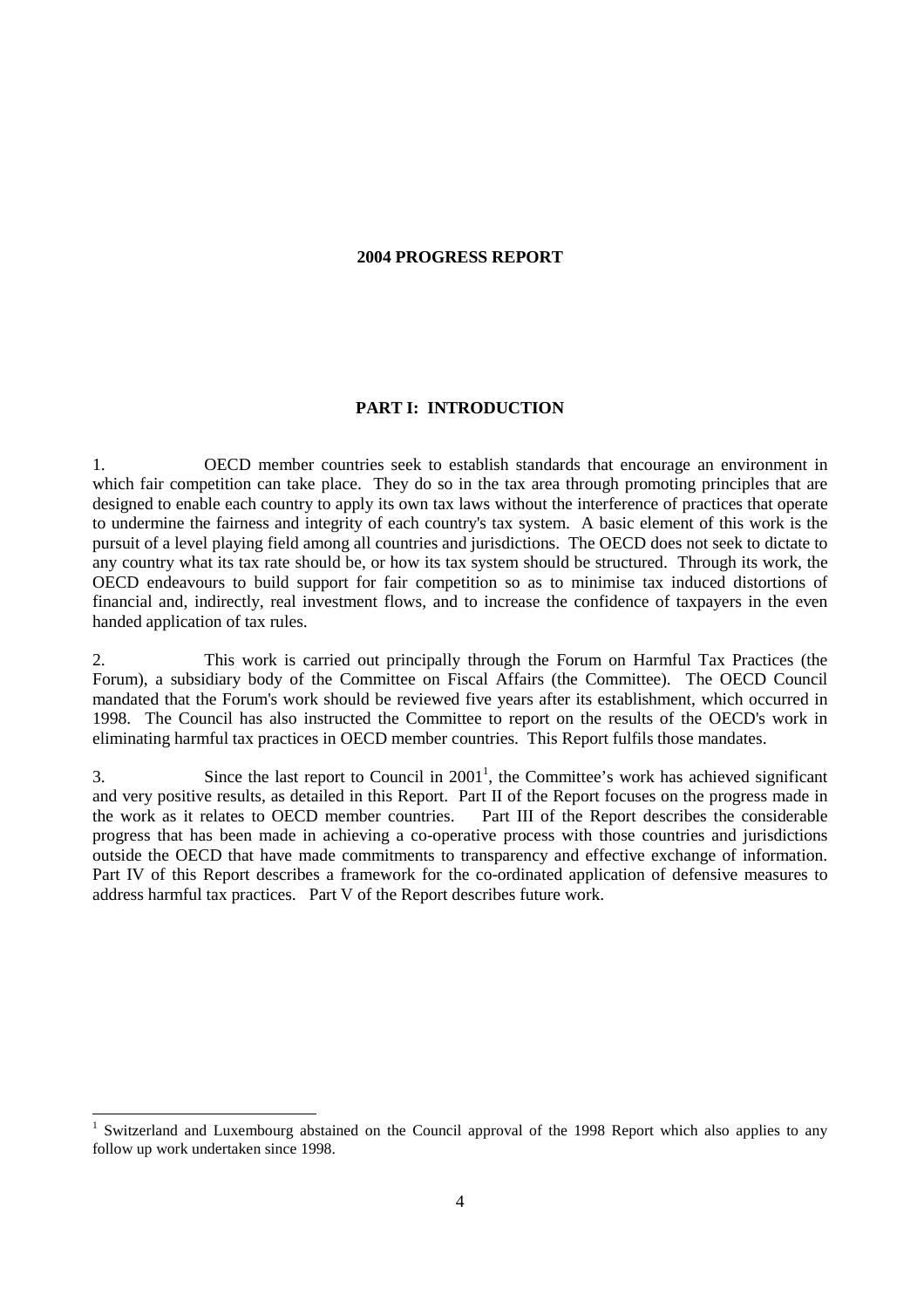#### **PART II: MEMBER COUNTRY WORK**

4. OECD member countries having approved the 1998 Report agreed that they would act collectively and individually to eliminate harmful tax practices with respect to preferential tax regimes within OECD member countries. To that end, the Committee adopted in 1998 certain criteria for determining whether a preferential tax regime was harmful (the preferential regime criteria), $2$  as well as guidelines for addressing harmful preferential regimes in member countries. Under the guidelines, member countries were asked to -

- Refrain from adopting new measures or extending the scope of, or strengthening existing measures that constitute harmful tax practices;
- Review existing measures for the purpose of identifying those that constitute harmful tax practices; and
- Remove the harmful features of any harmful preferential regimes within 5 years.

5. To carry out its work on identifying harmful preferential tax regimes, the Forum requested that each member country perform a self-review of its preferential tax regimes with regard to the preferential regime criteria. After the self-reviews were completed, a peer review process was undertaken for each reported preferential regime.

6. In 2000, the Committee identified 47 preferential tax regimes in 9 overall categories as potentially harmful. The 9 categories were insurance, financing and leasing, fund managers, banking, headquarters regimes, distribution centre regimes, service centre regimes, shipping regimes, and miscellaneous activities. To be as comprehensive as possible, a preferential tax regime was identified as potentially harmful if it had features that suggested that the regime had the potential to constitute a harmful tax practice even though there had not been an overall assessment of all the relevant factors to determine whether the regime was actually harmful. Accordingly, a regime was treated as potentially harmful if, for example, the question of actual harm depended on the regime's application in specific circumstances or the regime had features of concern under the preferential regime criteria but had not been determined to be actually harmful or not actually harmful. Holding company regimes and similar preferential tax regimes were also evaluated but were not identified in 2000 as potentially harmful preferential regimes in recognition of the fact that further analysis of the effects of such regimes was necessary in light of the complexities they raised.

 $\frac{1}{2}$ In brief, there are four main factors: (1) the regime imposes low or no taxes on the relevant income (from geographically mobile financial and other service activities); (2) the regime is ring-fenced from the domestic economy; (3) the regime lacks transparency, e.g. the details of the regime or its application are not apparent, or there is inadequate regulatory supervision or financial disclosure; and (4) there is no effective exchange of information with respect to the regime. There are also a number of other factors to be considered, including the extent of compliance with the OECD Transfer Pricing Guidelines. Although a low or zero effective tax rate is the necessary starting point of an examination of a preferential regime, it alone is not sufficient to find harmfulness. Any evaluation requires an overall assessment of each of the above factors and once a regime has been identified as potentially harmful the economic effects would have to be examined (where necessary). Belgium and Portugal observe that since the modification of the tax haven aspects of the project in 2001, they have had and continue to have concerns regarding the balance of the project because of the continued application of the ring fencing criterion to OECD member countries.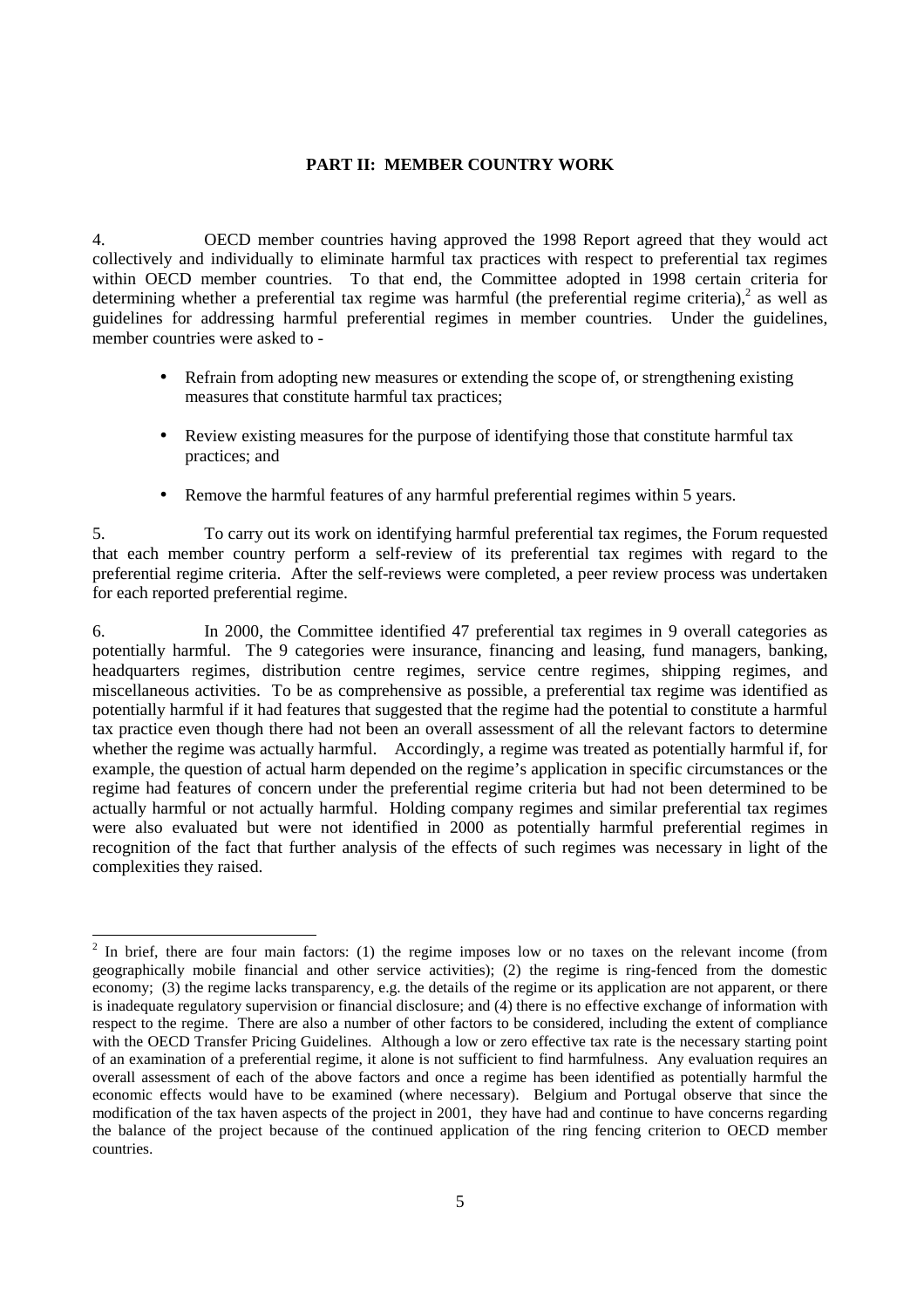7. The Committee acknowledged that further work was required in interpreting the manner in which the preferential regime criteria should apply. Therefore, guidance, or "application", notes were developed to assist member countries in assessing which potentially harmful regimes were, or could be applied to be, actually harmful and in determining how to remove any harmful features. Application notes were developed on transparency and exchange of information, ring fencing, transfer pricing, rulings, holding companies, fund management, and shipping. The separate notes were combined into a single Consolidated Application Note (available on the OECD website at http://www.oecd.org/ctp.

8. The Committee recognised the importance of involving the business community in the development of the Consolidated Application Note. For that reason, the Committee regularly consulted the Business and Industry Advisory Committee to obtain its views. In addition, the Consolidated Application Note was circulated to 59 non-OECD economies and 10 international or regional organisations for comment and discussed at a Global Forum meeting in September 2002. Comments were received from these groups and incorporated into the note.

9. The Transparency and Exchange of Information chapter of the Consolidated Application Note incorporates the principles of the Model Agreement on Exchange of Information on Tax Matters (discussed further below) and provides guidance on the types of information and practices required under the transparency criterion so that relevant and reliable information will be available to respond to a request for information. The chapter on Ring Fencing clarifies the criterion and provides specific examples to illustrate the concept. The Transfer Pricing chapter generally describes how transfer pricing practices may be implicated in the preferential regime criteria; it does not replace or amend the 1995 OECD Transfer Pricing Guidelines in any way. Because several of the member countries' preferential regimes were implemented through rulings practices, the chapter on Rulings provides guidance on the features of a rulings practice that may contribute to harmful tax practices. The chapters on Holding Companies, Fund Management, and Shipping address the application of the preferential regime criteria within the context of the specific features of those types of regimes.

10. Using the Consolidated Application Note as guidance, each OECD member country was requested to perform a further self-review of its preferential regimes identified in 2000 together with any potentially harmful regimes that had been introduced since the identification of the 47 potentially harmful regimes. All member countries participated in the review process. The reviews involved the provision of updated descriptions of the regimes, as many regimes had already been amended, along with a selfassessment of each regime under the preferential regime criteria. After the self-reviews were completed, a further peer review process was undertaken for each regime. During the course of these peer reviews, member countries were asked to provide their assessments of other member countries' regimes under the preferential regime criteria and an evaluation of whether those regimes were harmful based on an overall assessment of all of the relevant factors and, where necessary, relevant economic considerations.

11. The determinations reached in relation to the regimes identified as potentially harmful in 2000 are summarised in the following table.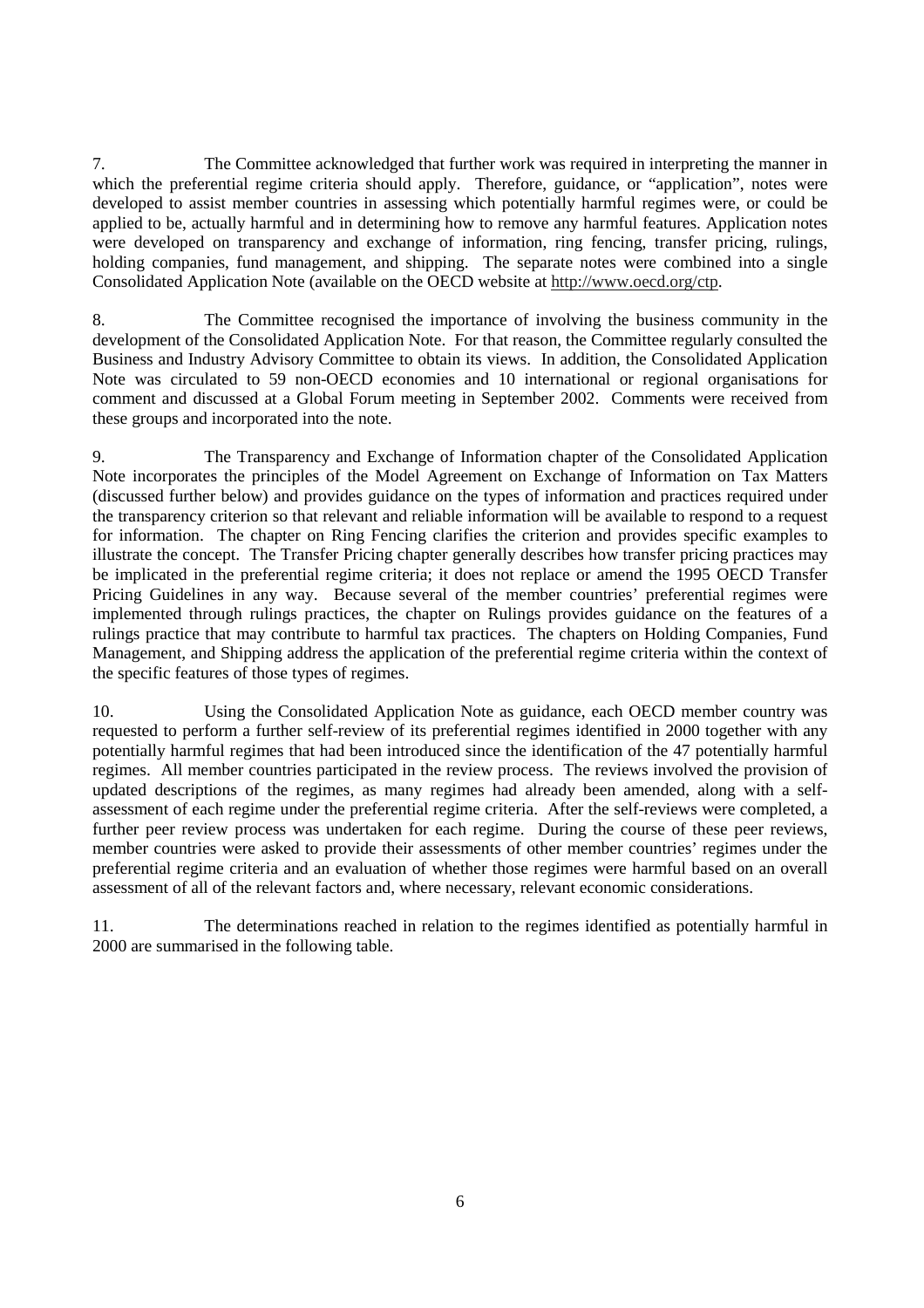| Country                      | <b>Regimes</b>                                               | <b>Abolished</b> | <b>Continuing Regimes</b>                                   |                              |                |  |
|------------------------------|--------------------------------------------------------------|------------------|-------------------------------------------------------------|------------------------------|----------------|--|
|                              |                                                              |                  | <b>Amended to remove</b><br>potentially harmful<br>features | <b>Not</b><br><b>Harmful</b> | <b>Harmful</b> |  |
| <b>Insurance</b>             |                                                              |                  |                                                             |                              |                |  |
| Australia                    | <b>Offshore Banking Units</b>                                |                  |                                                             | ✓                            |                |  |
| Belgium                      | <b>Co-ordination Centres</b>                                 | ✓                |                                                             |                              |                |  |
| Finland                      | Aland Captive Insurance Regime                               | ✓                |                                                             |                              |                |  |
| Italy                        | <b>Trieste Financial Services and Insurance</b><br>Centre    |                  |                                                             |                              |                |  |
| Ireland                      | <b>International Financial Services Centre</b>               | ✓                |                                                             |                              |                |  |
| Portugal                     | Madeira International Business Centre                        | ✓                |                                                             |                              |                |  |
| Luxembourg                   | Provisions for Fluctuations in Re-<br>insurance Companies    |                  | ✓                                                           |                              |                |  |
| Sweden                       | Foreign Non-Life Insurance Companies                         | ✓                |                                                             |                              |                |  |
| <b>Financing and Leasing</b> |                                                              |                  |                                                             |                              |                |  |
| Belgium                      | <b>Co-ordination Centres</b>                                 | $\checkmark$     |                                                             |                              |                |  |
| Hungary                      | <b>Venture Capital Companies</b>                             |                  |                                                             | ✓                            |                |  |
| Hungary                      | Preferential Regime for Companies<br><b>Operating Abroad</b> | ✓                |                                                             |                              |                |  |
| Iceland                      | <b>International Trading Companies</b>                       | $\checkmark$     |                                                             |                              |                |  |
| Ireland                      | <b>International Financial Services Centre</b>               | ✓                |                                                             |                              |                |  |
| Ireland                      | Shannon Airport Zone                                         | $\checkmark$     |                                                             |                              |                |  |
| Italy                        | <b>Trieste Financial Services and Insurance</b><br>Centre    | ✓                |                                                             |                              |                |  |
| Luxembourg                   | Finance Branch                                               |                  | ✓                                                           |                              |                |  |
| Netherlands                  | Risk Reserves for International Group<br>Financing           | ✓                |                                                             |                              |                |  |
| Netherlands                  | Intra-Group Finance Activities <sup>3</sup>                  |                  | ✓                                                           |                              |                |  |
| Netherlands                  | Finance Branch <sup>3</sup>                                  |                  | ✓                                                           |                              |                |  |
| Spain                        | <b>Basque Country and Navarra Co-</b><br>ordination Centres  |                  |                                                             |                              |                |  |
| Switzerland                  | 50/50 Practice <sup>4</sup>                                  |                  |                                                             |                              |                |  |

## **Table of Conclusions Reached on Potentially Harmful Regimes Identified In 2000**

<sup>&</sup>lt;sup>3</sup> The Netherlands has replaced this regime with an Advance Pricing Agreement/Advance Tax Ruling practice.

<sup>&</sup>lt;sup>4</sup> In the 2000 Report these were referred to as administrative companies. The 50/50 practice will be subject to further analysis.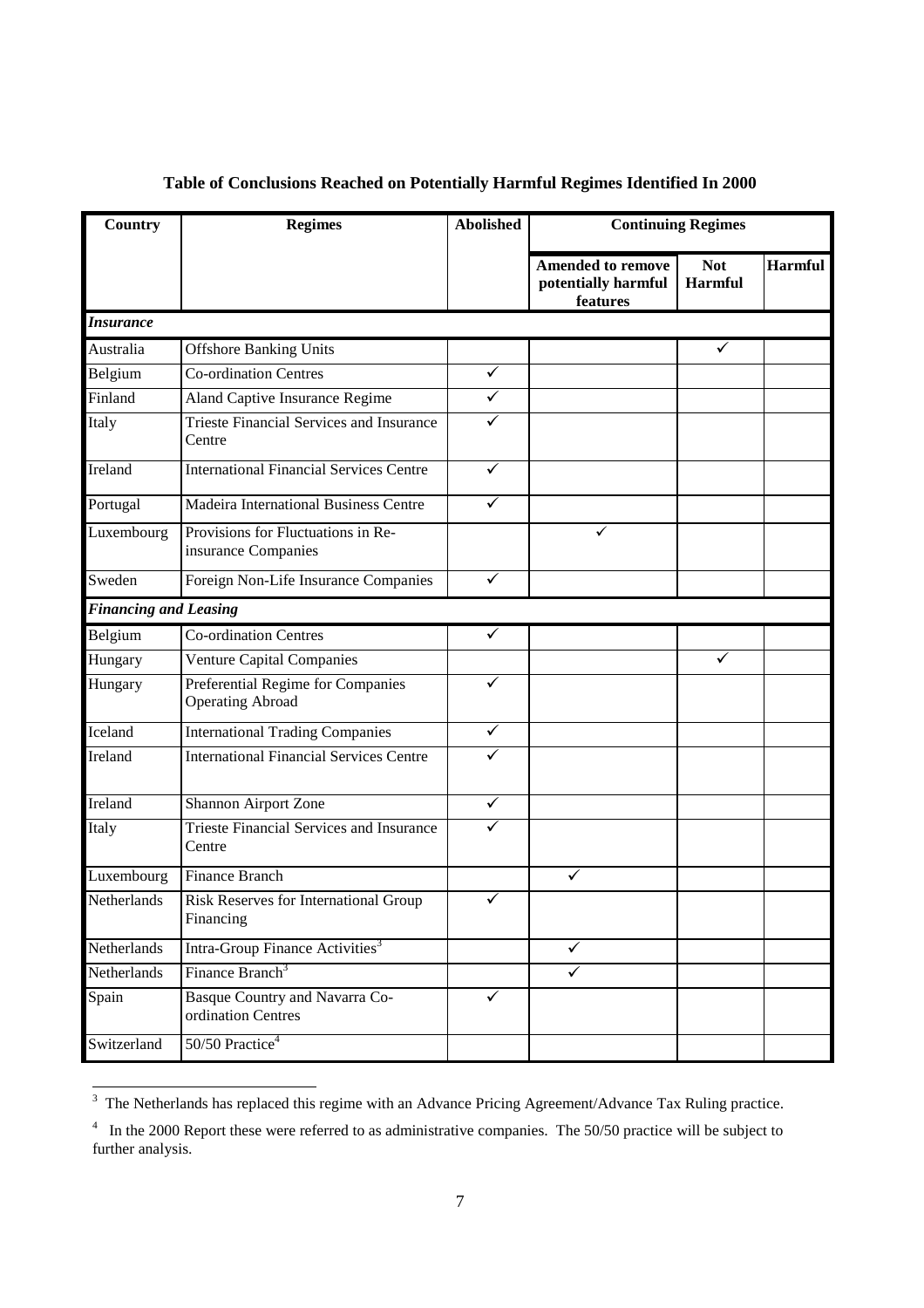| Country                     | <b>Regimes</b>                                                                                                              | <b>Abolished</b> | <b>Continuing Regimes</b>                                   |                              |                |  |
|-----------------------------|-----------------------------------------------------------------------------------------------------------------------------|------------------|-------------------------------------------------------------|------------------------------|----------------|--|
|                             |                                                                                                                             |                  | <b>Amended to remove</b><br>potentially harmful<br>features | <b>Not</b><br><b>Harmful</b> | <b>Harmful</b> |  |
| <b>Fund Managers</b>        |                                                                                                                             |                  |                                                             |                              |                |  |
| Greece                      | Mutual Funds/Portfolio Investment<br><b>Companies [Taxation of Fund Managers]</b>                                           |                  |                                                             | ✓                            |                |  |
| <b>I</b> reland             | <b>International Financial Services Centre</b><br>[Taxation of Fund Managers]                                               | ✓                |                                                             |                              |                |  |
| Luxembourg                  | Management companies [Taxation of<br>management companies that manage<br>only one mutual fund (1929 holdings)] <sup>5</sup> |                  |                                                             |                              |                |  |
| Portugal                    | Madeira International Business Centre<br>[Taxation of Fund Managers]                                                        | ✓                |                                                             |                              |                |  |
| <b>Banking</b>              |                                                                                                                             |                  |                                                             |                              |                |  |
| Australia                   | <b>Offshore Banking Units</b>                                                                                               |                  |                                                             | ✓                            |                |  |
| Canada                      | <b>International Banking Centres</b>                                                                                        |                  |                                                             | ✓                            |                |  |
| Ireland                     | <b>International Financial Services Centre</b>                                                                              | ✓                |                                                             |                              |                |  |
| Italy                       | <b>Trieste Financial Services and Insurance</b><br>Centre                                                                   | ✓                |                                                             |                              |                |  |
| Korea                       | Offshore Activities of Foreign Exchange<br><b>Banks</b>                                                                     | ✓                |                                                             |                              |                |  |
| Portugal                    | External Branches in the Madeira<br><b>International Business Centre</b>                                                    | ✓                |                                                             |                              |                |  |
| Turkey                      | <b>Istanbul Offshore Banking Regime</b>                                                                                     | ✓                |                                                             |                              |                |  |
| <b>Headquarters regimes</b> |                                                                                                                             |                  |                                                             |                              |                |  |
| Belgium                     | Co-ordination Centres                                                                                                       | ✓                |                                                             |                              |                |  |
| France                      | <b>Headquarters Centres</b>                                                                                                 |                  | ✓                                                           |                              |                |  |
| Germany                     | Monitoring and Co-ordinating Offices                                                                                        |                  | ✓                                                           |                              |                |  |
| Greece                      | <b>Offices of Foreign Companies</b>                                                                                         | $\checkmark$     |                                                             |                              |                |  |
| Netherlands                 | Cost-plus Ruling <sup>3</sup>                                                                                               |                  | ✓                                                           |                              |                |  |
| Portugal                    | Madeira International Business Centre                                                                                       | ✓                |                                                             |                              |                |  |
| Spain                       | <b>Basque Country and Navarra Co-</b><br>ordination Centres                                                                 | ✓                |                                                             |                              |                |  |
| Switzerland                 | $50/50$ practice <sup>4</sup>                                                                                               |                  |                                                             |                              |                |  |

 5 See paragraph 15.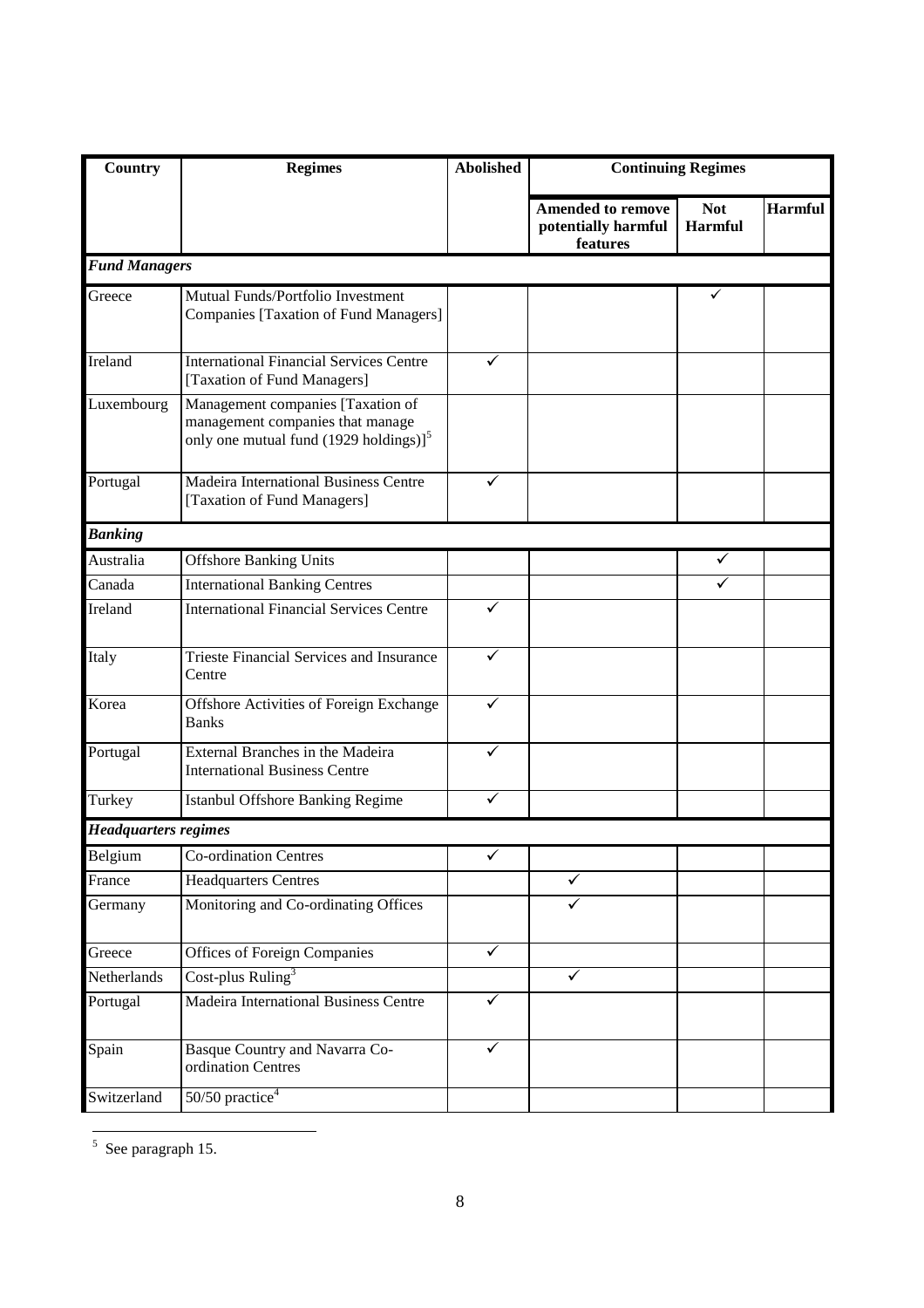| Country                         | <b>Regimes</b>                                    | <b>Abolished</b> | <b>Continuing Regimes</b>                                   |                              |                |
|---------------------------------|---------------------------------------------------|------------------|-------------------------------------------------------------|------------------------------|----------------|
|                                 |                                                   |                  | <b>Amended to remove</b><br>potentially harmful<br>features | <b>Not</b><br><b>Harmful</b> | <b>Harmful</b> |
| Switzerland                     | <b>Service Companies</b>                          |                  | ✓                                                           |                              |                |
|                                 | <b>Distribution Centre Regimes</b>                |                  |                                                             |                              |                |
| Belgium                         | Distribution Centres <sup>6</sup>                 |                  | ✓                                                           |                              |                |
| France                          | <b>Logistics Centres</b>                          |                  | ✓                                                           |                              |                |
| Netherlands                     | Cost-plus/Resale Minus Ruling <sup>3</sup>        |                  |                                                             |                              |                |
| Turkey                          | <b>Turkish Free Zones</b>                         |                  |                                                             |                              |                |
| <b>Service Centre Regimes</b>   |                                                   |                  |                                                             |                              |                |
| Belgium                         | Service Centres <sup>6</sup>                      |                  | ✓                                                           |                              |                |
| Netherlands                     | Cost-Plus Ruling <sup>3</sup>                     |                  |                                                             |                              |                |
| <b>Shipping</b>                 |                                                   |                  |                                                             |                              |                |
| $\overline{C}$ anada            | <b>International Shipping</b>                     |                  |                                                             | ✓                            |                |
| Germany                         | <b>International Shipping</b>                     |                  |                                                             | ✓                            |                |
| Greece                          | <b>Shipping Offices</b>                           |                  |                                                             |                              |                |
| Greece                          | Shipping Regime (Law 27/75)                       |                  |                                                             |                              |                |
| Italy                           | <b>International Shipping</b>                     |                  |                                                             | ✓                            |                |
| Netherlands                     | <b>International Shipping</b>                     |                  |                                                             | ✓                            |                |
| Norway                          | <b>International Shipping</b>                     |                  |                                                             | ✓                            |                |
| Portugal                        | International Shipping Register of<br>Madeira     |                  |                                                             |                              |                |
| <b>Miscellaneous Activities</b> |                                                   |                  |                                                             |                              |                |
| Belgium                         | Ruling on Informal Capital <sup>6</sup>           |                  | ✓                                                           |                              |                |
| Belgium                         | Ruling on Foreign Sales Corporation<br>Activities | ✓                |                                                             |                              |                |
| Canada                          | Non-resident Owned Investment<br>Corporations     | ✓                |                                                             |                              |                |
| Netherlands                     | Ruling on Informal Capital <sup>3</sup>           |                  | ✓                                                           |                              |                |
| Netherlands                     | Ruling on Foreign Sales Corporation<br>Activities | ✓                |                                                             |                              |                |
| <b>United States</b>            | Foreign Sales Corporations                        | ✓                |                                                             |                              |                |

12. As the above table demonstrates, 18 regimes have been abolished or are in the process of being abolished, 14 have been amended so that any potentially harmful features have been removed and 13 have been found not to be harmful based on further analysis. The Committee decided that where a regime is in the process of being eliminated, it shall be treated as abolished in the above table if (1) no new

 6 Belgium has replaced this regime with an Advance Tax Rulings practice.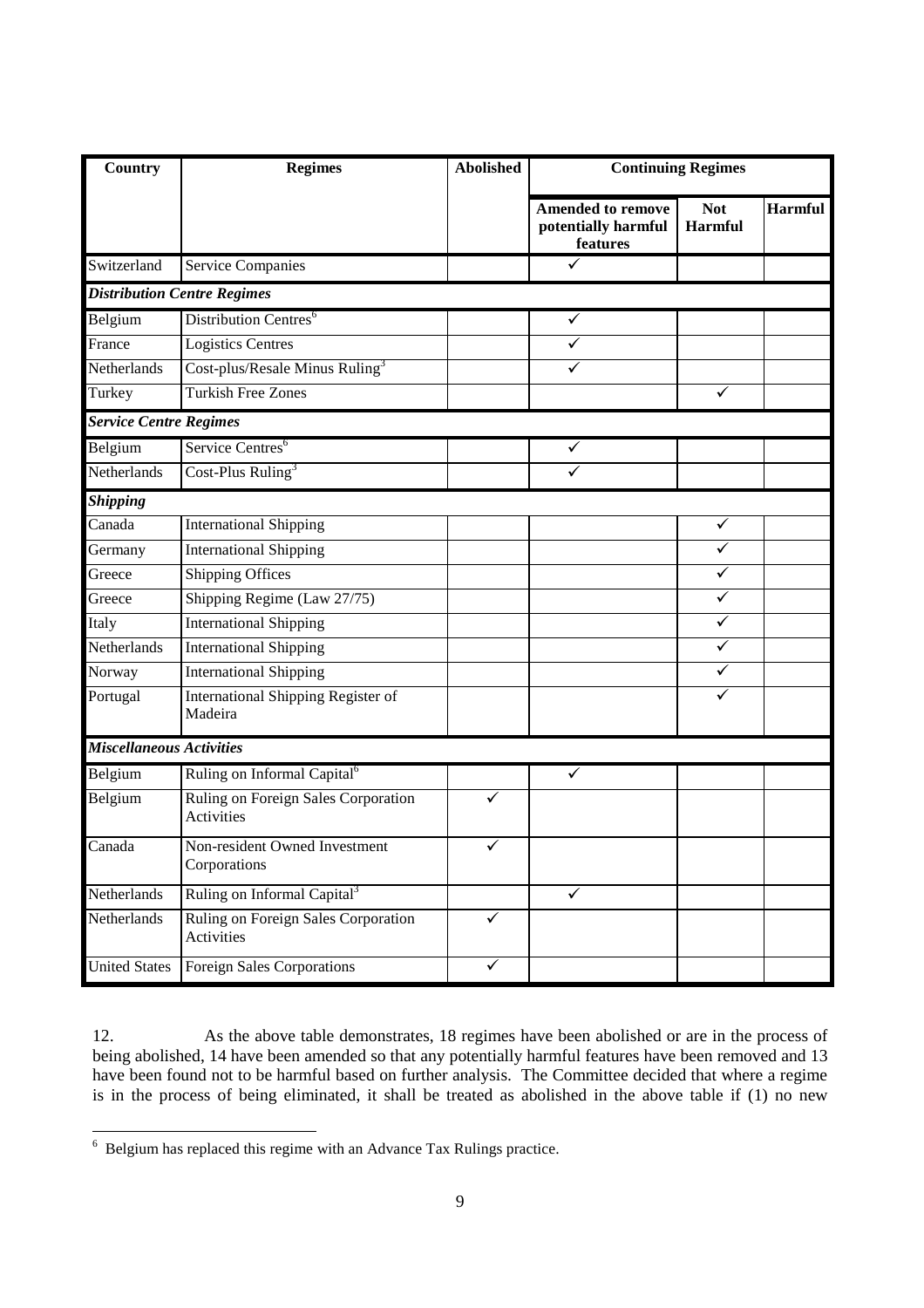entrants are permitted into the regime, (2) a definite date for complete abolition of the regime has been announced, and (3) the regime is transparent and has effective exchange of information. The Netherlands' Risk Reserves for International Financing, Portugal's Madeira International Business Centre, Belgium's Co-ordination Centre and Iceland's International Trading Company regimes are treated as abolished on this basis.

13. The Australian Offshore Banking Unit regime and the Canadian International Banking Centre regime caused some concerns under the ring fencing criterion. In its overall assessment, the Committee determined that these potentially harmful regimes were nevertheless not actually harmful on the basis that they do not appear to have created actual harmful effects. This determination was made on the specific facts relating to the current limited nature and reduced scope and size of the regimes. Of crucial importance to this determination was the fact that the relevant countries apply very high standards regarding transparency and exchange of information for tax purposes.

14. The shipping regimes identified as potentially harmful in 2000 have, on the basis of the further guidance developed in the shipping application note, been determined not to be harmful. The application note elaborates on the preferential regime criteria in the context of the particularities of the shipping industry. For example, the ring fencing criterion is only concerned with different tax treatment for the same or similar activities. The note provides guidance to assist in determining when shipping activities are comparable (e.g. fishing vessels and vessels engaged in the transport of passengers or goods are not comparable). None of these regimes raised any transparency or exchange of information concerns.

15. The Forum was presented with a number of holding company regimes and similar preferential regimes in the course of the original review process leading up to the 2000 Report. Specifically, it examined the regimes of Austria, Belgium, Denmark, France, Germany, Greece, Iceland, Ireland, Luxembourg, Netherlands, Portugal, Spain, and Switzerland. As stated previously, no holding company regimes and similar preferential regimes were identified in 2000 as potentially harmful because the Committee determined that, given the complexities of such regimes, further work was required to interpret the manner in which the preferential regime criteria should apply to such regimes. Chapter VI of the Consolidated Application Note discusses the application of the preferential regime criteria to holding companies and similar preferential regimes. Importantly, the application note recognises that holding company and similar preferential regimes serve a legitimate purpose in allowing the repatriation of foreign source income without incurring multiple levels of taxation. After reviewing these regimes with regard to the guidance provided by Chapter VI of the Consolidated Application Note, all of the regimes examined were found to meet the gateway criterion of low or no tax. Notwithstanding its abstention recorded in footnote 1, Switzerland is nevertheless ready to agree on effective exchange of information, in the context of its bilateral tax treaties, with respect to holding companies. In addition, the regimes of Austria (as amended), Belgium, Denmark, France, Germany, Greece, Iceland, Ireland, Luxembourg (participation exemption), Netherlands, Portugal and Spain, were found not to be harmful. Luxembourg stated that it has submitted to its Parliament modifications to its 1929 Holding Company regime which, in full conformity with the 3 June 2003 ECOFIN and Code of Conduct Conclusions, will remove all the harmful features of this regime as defined in the EU Code of Conduct and agreed by ECOFIN. The Committee acknowledges the proposed modifications of the regime but remains concerned that the harmful feature of lack of effective exchange of information<sup>7</sup>, as defined in the 1998 Report, has not been addressed. The Committee will discuss this point further.

16. The Guidelines for dealing with harmful preferential tax regimes provide for the possibility that any country may request that the Forum examine any measure, whether its own or another country's. In accordance with this provision, the Forum also undertook reviews of a number of new

 $\overline{a}$ 

 $<sup>7</sup>$  In this context, Luxembourg recalls its abstention to the 1998 Report and its underlying reasons for that abstention.</sup>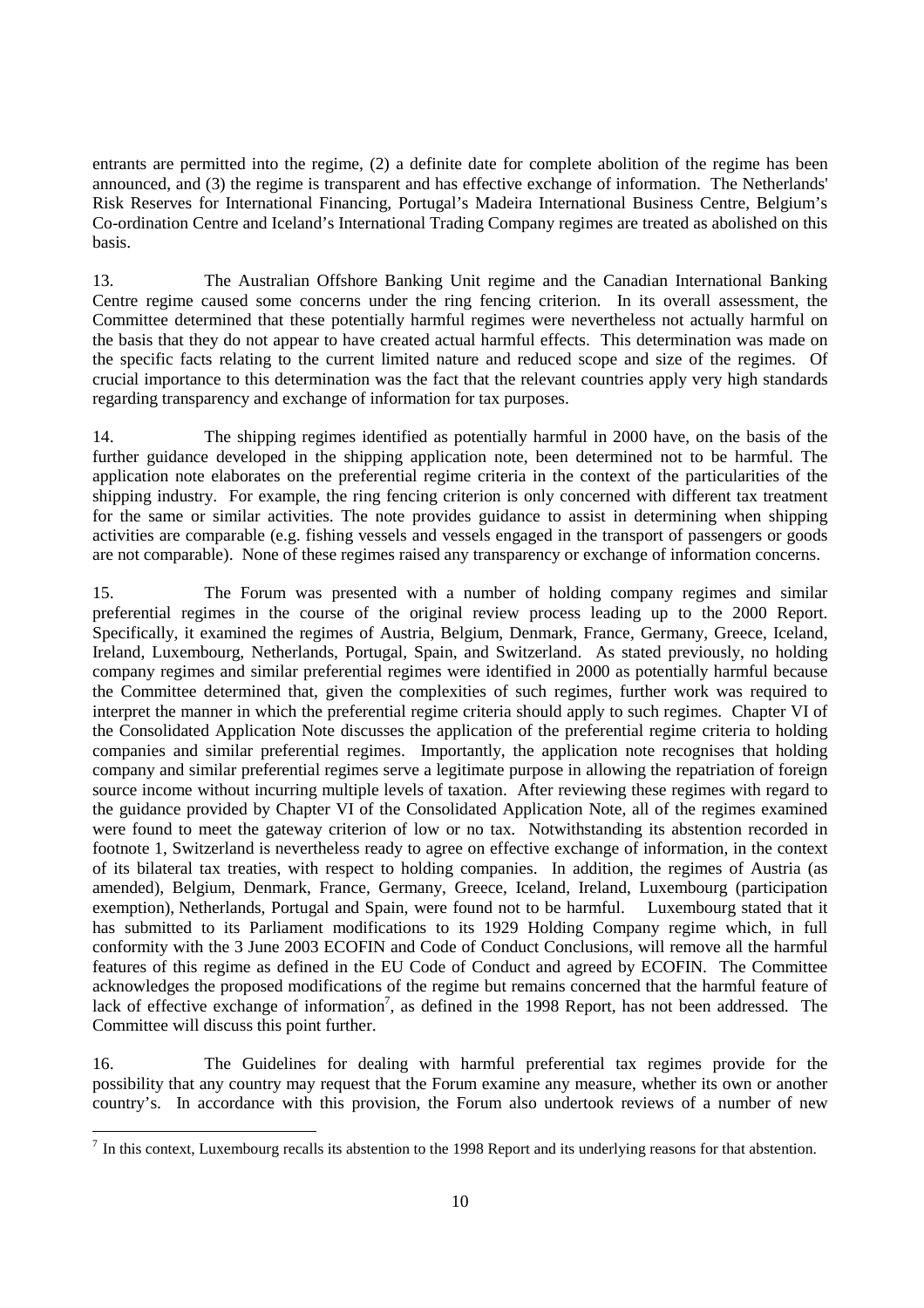regimes that have been introduced since the identification of potentially harmful preferential regimes in 2000. Specifically, a number of tonnage tax regimes for shipping activities that were introduced since 2000 by Belgium, Denmark, Finland, France, Ireland, Spain and the United Kingdom have been examined. In addition, the Netherlands Advance Pricing Agreement/Advance Tax Ruling Practice and the Belgium Advance Tax Rulings Practice<sup>8</sup> were also considered. These regimes are not considered by the Forum to constitute harmful tax practices.

17. As stated in Part V of this Report, future work will include monitoring continuing and newly introduced preferential tax regimes, including replacement regimes. This will permit any member country to request a further review of existing regimes in the event that it considers the nature of the regime has changed or that the extent and manner of its use have changed in such a way as to suggest that it may be actually harmful or to request a review of any newly introduced preferential tax regimes to the extent they raise concerns under the preferential regime criteria.

18. The conclusion that a regime is not actually harmful under the preferential regime criteria does not reflect any judgement by OECD member countries on the policy underlying the regime. In addition, the determination that a regime is not harmful does not in any way preclude the application of any domestic measure (such as CFC, FIF or any anti-abuse provisions) of a country to that or any other regime<sup>9</sup>.

#### **PART III: WORK OF PARTICIPATING PARTNERS**

#### **Introduction**

19. Since the last report to Council in 2001, the number of countries and jurisdictions outside the OECD that have committed to the principles of effective exchange of information and transparency has increased from 11 to 33, with the most recent commitments having been made by Vanuatu in May 2003 and the Republic of Nauru in December 2003.<sup>10</sup> These countries and jurisdictions along with OECD

<sup>&</sup>lt;sup>8</sup> The new Co-ordination Centre regime has not been evaluated as full details of the regime have not yet been finalised. Therefore the evaluation of the Belgian Advance Tax Rulings Practice did not consider those aspects that are particular to Co-ordination Centres.

 $9^9$  Some OECD member countries are of the opinion that the application of these kinds of provisions could be contrary to a tax treaty or other provisions of international law. See paragraph 27 of the Commentary to Article 1 of the OECD Model Convention.

<sup>&</sup>lt;sup>10</sup> The relevant countries and jurisdictions are Anguilla (Overseas Territory of the United Kingdom); Antigua and Barbuda; Aruba, the Netherlands Antilles (Aruba, the Netherlands Antilles and the Netherlands are the three countries of the Kingdom of the Netherlands); Commonwealth of The Bahamas; Kingdom of Bahrain; Belize; Bermuda (Overseas Territory of the United Kingdom); the British Virgin Islands (Overseas Territory of the United Kingdom); the Cayman Islands (Overseas Territory of the United Kingdom); the Cook Islands (fully self-governing country in free association with New Zealand); Cyprus; the Commonwealth of Dominica; Gibraltar (Overseas Territory of the United Kingdom); Grenada; Guernsey/Sark/Alderney (Dependency of the British Crown); Isle of Man (Dependency of the British Crown); Jersey (Dependency of the British Crown); Malta; Mauritius; Montserrat (Overseas Territory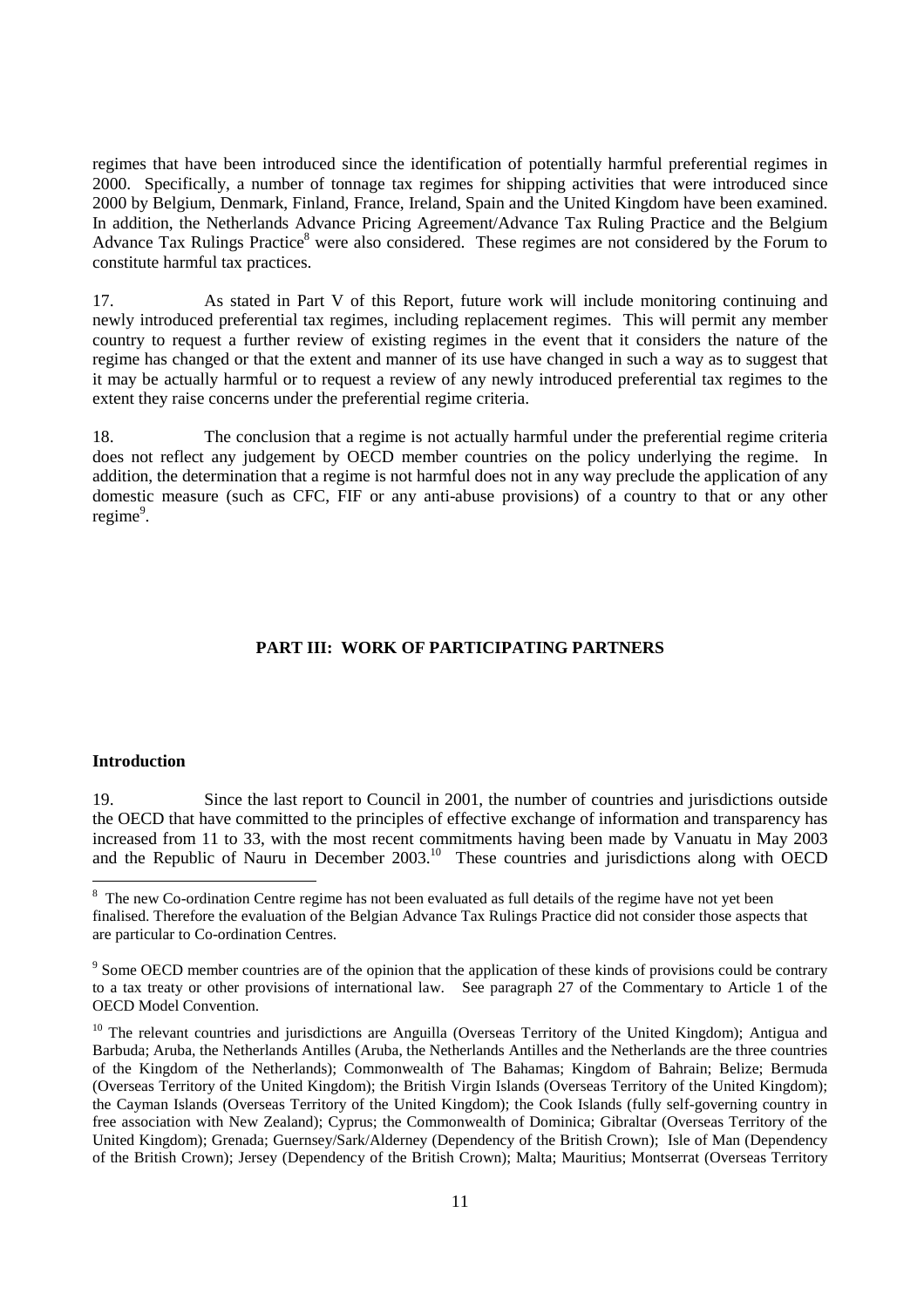member countries (collectively referred to as Participating Partners) have worked together under the auspices of the OECD's Global Forum to develop international standards regarding transparency and effective exchange of information. As described more fully below, a subset of the Participating Partners have developed a Model Agreement on Exchange of Information on Tax Matters which serves as a model for the negotiation of bilateral or multilateral agreements and the Participating Partners are currently working on standards regarding the transparency criterion.

20. The Committee recognises that there is a need for an ongoing dialogue to work towards the implementation of the transparency and exchange of information standards.<sup>11</sup> To facilitate this dialogue, the OECD and non-OECD Participating Partners established an Informal Contact Group to, among other things, discuss and propose a schedule of meetings arranged under the auspices of the Global Forum on general issues relating to the work on harmful tax practices and/or on specific technical issues and, where feasible, develop joint proposals (on substance and/or procedure as the case may be) to present to Global Forum meeting participants for consideration. The Participating Partners forming the group, which provide regional representation, are the Cayman Islands (Overseas Territory of the United Kingdom), France, Gibraltar (Overseas Territory of the United Kingdom), Ireland, Japan, Panama, Samoa, and the United States. The Commonwealth of the Bahamas, Belize, Guernsey/Sark/Alderney (Dependency of the British Crown) and Mauritius serve as alternative members of the group for the Cayman Islands (Overseas Territory of the United Kingdom), Gibraltar (Overseas Territory of the United Kingdom), Panama and Samoa. The Netherlands serves as alternative member of the group for France, Ireland, Japan and the United States.

21. The Informal Contact Group planned the meeting of all Participating Partners held in Ottawa, Canada on 14-15 October to address the issue of the level playing field. The meeting brought together representatives of 40 OECD and non-OECD Participating Partners. Virtually all the participants reaffirmed their commitments to the principles underlying the exchange of information standard and acknowledged the need to continue their discussions to establish bi-lateral mechanisms for effective exchange of information. They agreed that the level playing field is fundamentally about fairness. Participants acknowledged that progress had been made but recognised that a global level playing field does not yet exist and that further progress could and should be made to achieve it so that all countries can reach the high standards which the Participating Partners wish to see achieved. In particular, they agreed that ways should be explored to involve significant financial centres that are not currently participating in the Global Forum process. The participants agreed to work intensively over the coming months to progress the global level playing field issue and the broader question of improving the process by which this work can be accomplished. A small sub-group of participants has been established to develop proposals for consideration by the full Global Forum for achieving a global level playing field and a process by which this work can be taken forward. The sub-group held its first meeting on 3-5 February 2004.

-

of the United Kingdom); the Republic of Nauru; Niue (fully self-governing country in free association with New Zealand); Panama; Samoa; San Marino; the Republic of the Seychelles; the Federation of St. Christopher and Nevis; St. Lucia; St. Vincent and the Grenadines; Turks and Caicos (Overseas Territory of the United Kingdom); the US Virgin Islands (External Territory of the United States); and the Republic of Vanuatu. The United Kingdom confirms that it will remain responsible for any international obligations arising from any international fiscal treaties, agreements or commitments which affect its Overseas Territories or Crown Dependencies within the framework of the OECD Harmful Tax Practices initiative, including any that may be necessary to fulfil commitments entered into by those Overseas Territories or Crown Dependencies.

<sup>&</sup>lt;sup>11</sup> See paragraph 4 of the Introduction of the Model Agreement on Exchange of Information in Tax Matters.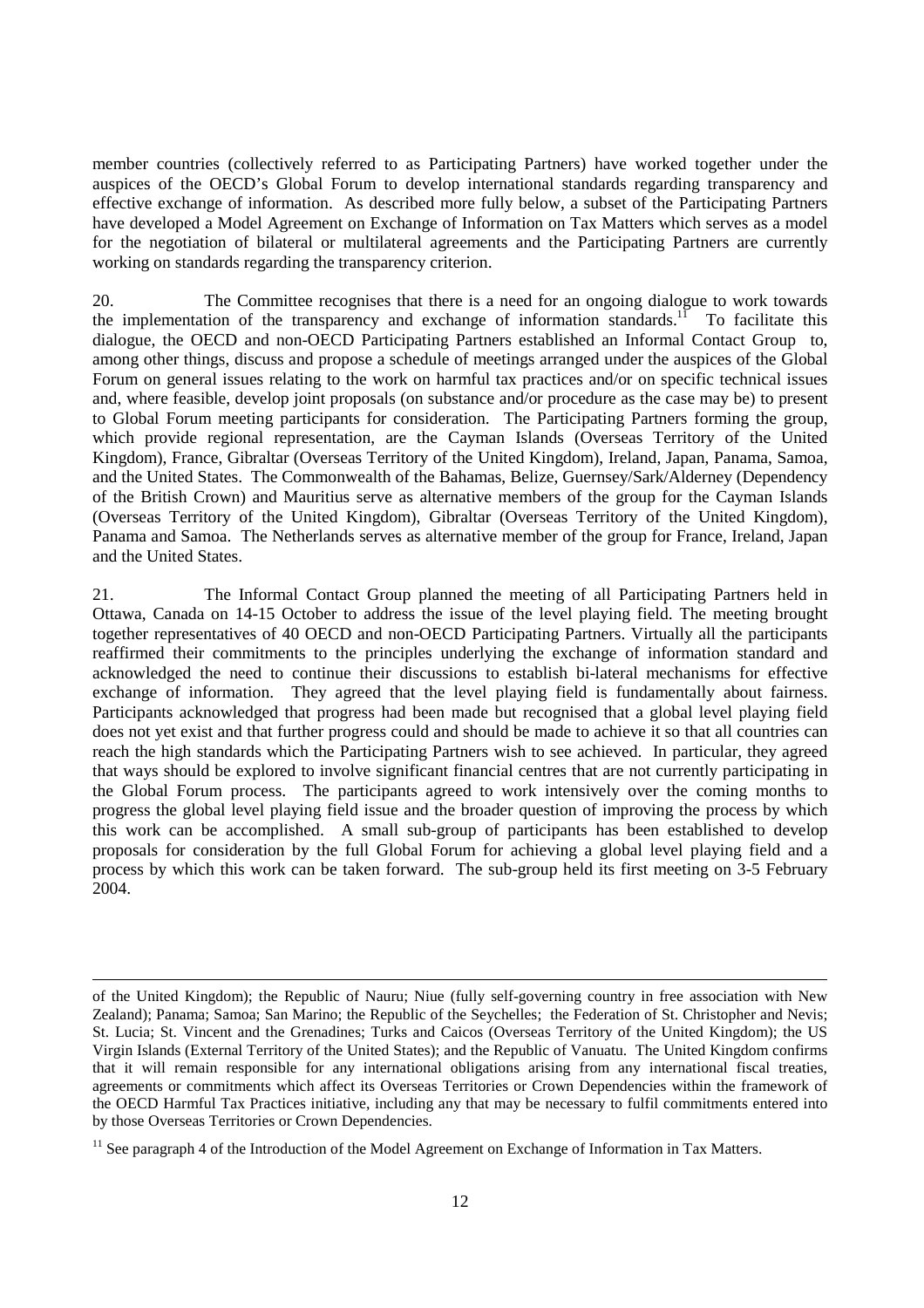#### **Model Agreement on Exchange of Information on Tax Matters**

22. The Model Agreement on Exchange of Information on Tax Matters (the Model Agreement) was developed within a specially created working group, the "Global Forum Working Group on Effective Exchange of Information." This group, which was co-chaired by Malta and the Netherlands, consisted of representatives from Aruba, Australia, Bermuda, Kingdom of Bahrain, Canada, Cayman Islands, Cyprus, France, Ireland, Isle of Man, Italy, Japan, Malta, Mauritius, Norway, Netherlands, Netherlands Antilles, the Republic of the Seychelles, the Slovak Republic, San Marino, the United Kingdom, and the United States. The Model Agreement is available on the OECD website at http://www.oecd.org/ctp.

23. The Model Agreement seeks to promote international co-operation in tax matters through exchange of information. The Model Agreement is not a binding instrument but contains two models drawn up in light of the commitments undertaken by all Participating Partners. In its introduction, the Model Agreement notes that it is important for as many financial centres as possible throughout the world to meet the standard of tax information exchange and it encourages all economies to co-operate in this endeavour.

24. The Model Agreement covers information exchange upon request for both civil and criminal tax matters. It specifically provides that information must be provided even where the requested country itself may not need the information for its own tax purposes so that the requesting country can enforce its own tax laws. Under the Model Agreement, contracting parties further agree that their competent authorities must have the authority to obtain and provide information held by banks, other financial institutions and persons acting in an agency or fiduciary capacity and to obtain and provide information regarding the ownership of persons. At the same time, the Model Agreement incorporates important safeguards to protect the legitimate interests of taxpayers. For instance, a request for information can be declined if the information would disclose a trade or business secret or if the information is protected by the attorney-client privilege. The Model Agreement further ensures that countries are not at liberty to engage in fishing expeditions or to request information that is unlikely to be relevant to the tax affairs of a specific taxpayer. In this regard, it specifies what type of information a requesting country needs to provide to a requested country to demonstrate the foreseeable relevance of the information to the request. Finally, the Model Agreement requires any information exchanged to be treated as confidential and subjects disclosure of the information to third persons or third countries to the express written consent of the requested country. The Model Agreement is now being used by Participating Partners and has already formed the basis for several tax information exchange agreements that have recently been signed. The Model Agreement is also being used by the Committee's Working Party on Tax Evasion and Avoidance as a basis for revising Article 26 of the OECD Model Tax Convention on Income and on Capital.

#### **Joint Ad Hoc Group on Accounts**

25. Exchange of information for tax purposes can only be effective when reliable information, foreseeably relevant to the tax requirements of a requesting jurisdiction, is available or can be made available in a timely manner and there are legal mechanisms that enable the information to be obtained and exchanged. This requires standards for the maintenance of accounting records and access to such records. The Participating Partners have come together under the auspices of the Global Forum to develop such standards relating to transparency. The group, the Joint Ad Hoc Group on Accounts (JAHGA), is cochaired by the British Virgin Islands and France. The JAHGA Group's objective is to develop common standards for transparency to facilitate effective exchange of information for tax purposes. The JAHGA group is working to make sure there is a proper balance between the requirement to ensure access to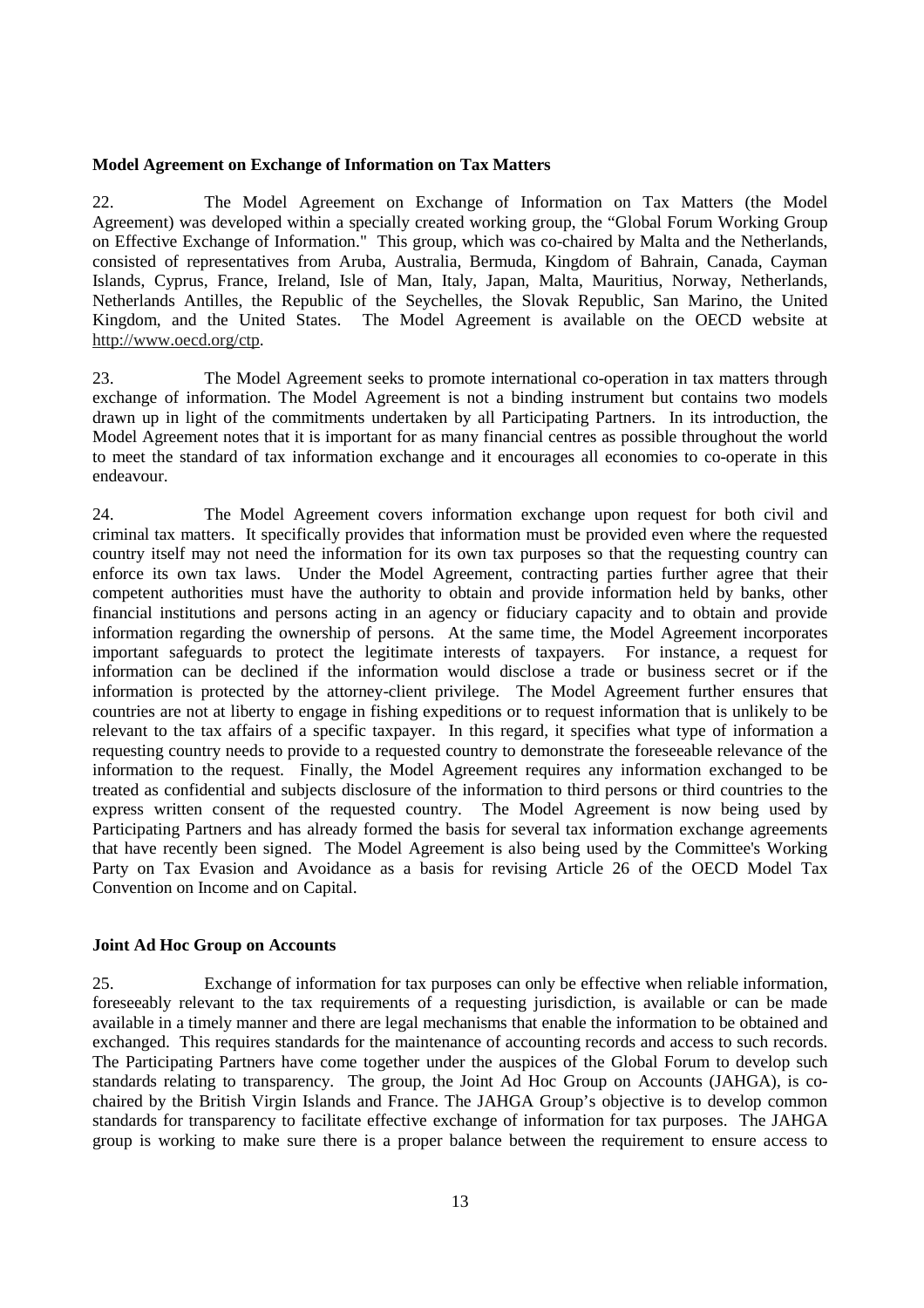reliable financial information and the need to avoid placing unnecessary compliance burdens on taxpayers and administrations. An initial meeting of the JAHGA group was hosted in the Cayman Islands in October 2002. The group agreed that its task was to develop standards that would apply both within and outside the OECD. It discussed existing practices regarding the maintenance and access to accounting records, the circumstances under which a country or jurisdiction should have the responsibility for ensuring reliable accounting records (i.e., nexus), the nature of the accounting records that generally should be kept, how the reliability of such accounts can be ensured, and how long such records should be retained. In general, this work is consistent with the trend undertaken by many international organisations to foster transparency (e.g., Financial Action Task Force, Financial Stability Forum, International Monetary Fund).

#### **Results of the Dialogue Among Participating Partners**

26. The 33 countries and jurisdictions outside the OECD that have made commitments to transparency and effective exchange of information have made progress in fulfilling their commitments. For example, the vast majority have already taken action to improve transparency by immobilising or abolishing bearer shares. Similarly, many of them have enhanced transparency by regulating trust and company service providers and ensuring that they maintain ownership information on the entities to which they provide services. Progress has also been made with respect to establishing the legal framework that will permit exchange of information to take place. Some Participating Partners have entered into agreements to exchange information or are in the course of negotiating such arrangements that incorporate the principles of the Model Agreement.

27. While the overwhelming majority of countries and jurisdictions identified in 2000 have agreed to work toward transparency and effective exchange of information, a small number have not yet made commitments to those principles. These countries are identified in a List of Unco-operative Tax Havens issued by the Committee in April 2002 and revised in May 2003 and December 2003 to remove Vanuatu and the Republic of Nauru, respectively, from the list. The OECD is very pleased that Vanuatu and the Republic of Nauru have joined the growing number of countries that are committed to transparency and effective exchange of information and hopes that the remaining countries will follow this example. The remaining Unco-operative Tax Havens are Andorra, the Principality of Liechtenstein, Liberia, the Principality of Monaco, and the Republic of the Marshall Islands. The OECD is engaged in a constructive ongoing dialogue with a number of these countries and looks forward to future commitments to transparency and effective exchange of information.

#### **PART IV: FRAMEWORK OF CO-ORDINATED DEFENSIVE MEASURES**

#### **Introduction**

28. OECD member countries as well as non-OECD economies currently use a variety of measures to address harmful tax practices. The Committee recognises, however, that there are limits to the usefulness of unilateral and bilateral measures to respond to a problem that is inherently global in nature. Thus, the Committee has examined ways in which defensive measures may be co-ordinated to more effectively neutralise the deleterious effects of harmful tax practices. As noted in paragraph 32 of the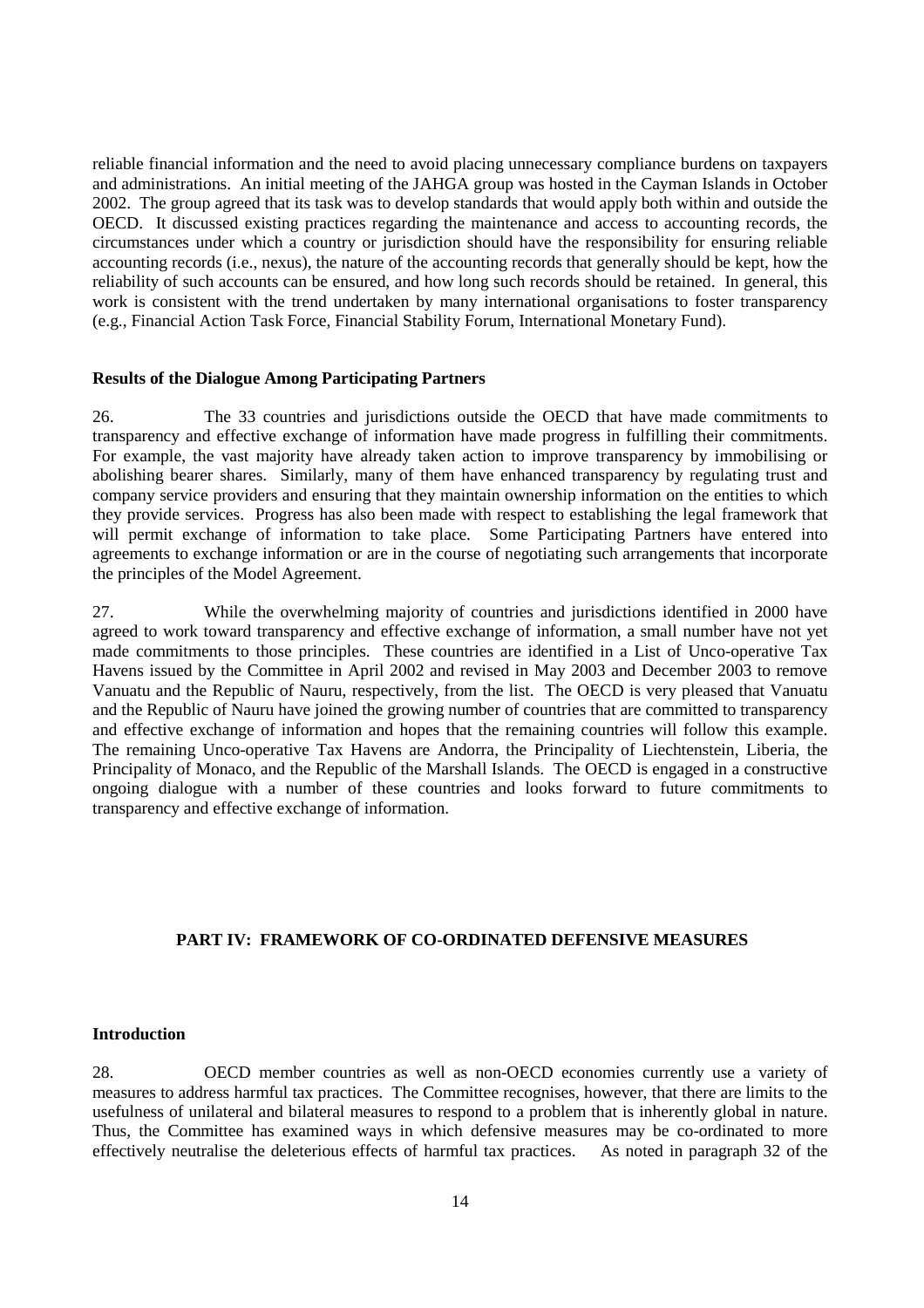2001 Report, a potential framework of co-ordinated defensive measures would not apply to uncooperative tax havens any earlier than it would apply to OECD member countries with harmful preferential regimes.

29. The Committee considers that a framework of co-ordinated defensive measures should be guided by the following principles:

- a) A framework of co-ordinated defensive measures should be proportionate and targeted at neutralising the deleterious effects of harmful tax practices.
- b) The framework should take into account whether a member country already has applicable existing defensive measures and the effectiveness of those measures.
- c) The framework should recognise that each participant retains the sovereign right to apply or not apply any defensive measures as appropriate, either within or outside a framework of co-ordinated defensive measures.
- d) Each participant may choose to implement and enforce the defensive measures in a manner that is proportionate and prioritised according to the degree of harm that a particular harmful tax practice has the potential to inflict and taking into account the effectiveness of its existing defensive measures.
- e) There are different forms of harmful tax practices and different defensive measures may be appropriate in different circumstances.
- f) A co-ordinated response to harmful tax practices which results from a dialogue between member countries will reinforce the effectiveness of unilateral measures and overcome the inherent limits of such measures.
- g) Any common framework must be carefully crafted to avoid imposing unnecessary compliance burdens on taxpayers or administrative burdens on tax administrations.
- h) A framework for a common approach to defensive measures must be dynamic, able to adapt to changing circumstances and will need ongoing implementation and verification procedures to be effective.

#### **Possible Defensive Measures**

30. As noted above, the possible defensive measures that might be co-ordinated must remain flexible. It is not, therefore, possible to produce an exhaustive or exclusive list of measures that might be used. Based on the identification of some measures currently in use in OECD member countries and non-OECD economies, a number of measures have been identified as being potentially useful to neutralise the deleterious effects of harmful tax practices. These defensive measures are--

- The use of provisions having the effect of disallowing any deduction, exemption, credit or other allowance in relation to all substantial payments made to persons located in countries or jurisdictions engaged in harmful tax practices except where the taxpayer is able to establish satisfactorily that such payments do not exceed an arm's length amount and correspond to bona fide transactions.
- The use of thin capitalisation provisions restricting the deduction of interest payments to persons located in jurisdictions engaged in harmful tax practices.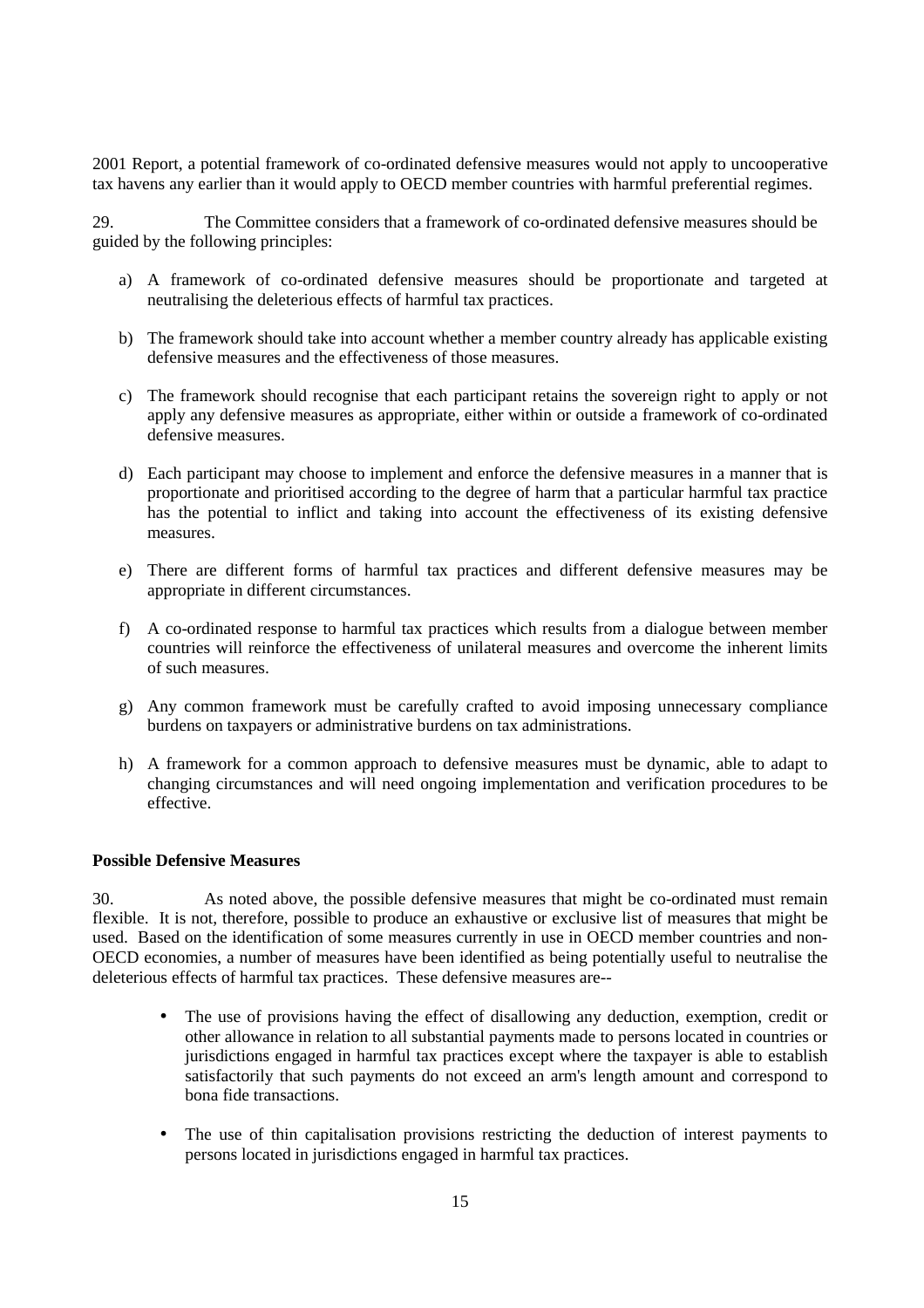- The use of legislative or administrative provisions having the effect of requiring any resident who makes a substantial payment to a person located in a country or jurisdiction engaged in a harmful tax practice, enters into a transaction with such a person, or owns any interest in such a person to report that payment, transaction or ownership to the tax authorities, such requirement being supported by substantial penalties for inaccurate reporting or non-reporting of such payments.
- The use of legislative provisions allowing the taxation of residents on amounts corresponding to income that benefits from harmful tax practices that is earned by entities established abroad in which these residents have an interest and that would otherwise be subject to substantially lower or deferred taxes.
- The denial of the exemption method or modification of the credit method. Where a country levies no or nominal tax on most of the income arising therein because of the existence of harmful tax practices, it may not be appropriate for such income to receive an exemption otherwise intended to relieve double taxation. Member countries that permit foreign tax credits may wish to modify those rules to prevent the pooling of income benefiting from harmful tax practices with other income. In addition, such countries may wish to implement systems to verify the amounts claimed actually constitute creditable taxes.
- The use of legislative provisions ensuring that withholding taxes at a minimum rate apply to all payments of dividends, interest and royalties made to beneficial owners benefiting from harmful tax practices**.**
- The use of provisions for special audit and enforcement programs to co-ordinate enforcement activities involving entities and transactions related to countries and jurisdictions engaged in harmful tax practices.
- Terminating, limiting and not entering into tax treaties. Participating countries could adopt, and make public, a policy of not entering into tax conventions with countries and jurisdictions involved in harmful tax practices. Those that are parties to conventions with such countries and jurisdictions may wish to take appropriate measures to ensure that these conventions are limited or terminated. Alternatively, participating countries could consider that all existing or proposed treaties with a country or jurisdiction engaging in harmful tax practices contain a limitation of benefits clause which would prevent the benefits of the treaty from being claimed by third country residents who had no real connection with the country or jurisdiction. With respect to terminating an existing treaty, it is recognised that such action has important implications which go beyond the revenue impact of the treaty.

#### **Framework for Co-ordinating Defensive Measures**

31. Based on the principles identified in the introduction to this Part, any OECD member country that believes that a specific harmful tax practice of a country or jurisdiction that is unco-operative in eliminating harmful tax practices should be addressed in a co-ordinated fashion can propose such coordination. It should describe the specific harmful tax practice at issue and identify the harm that the practice causes. The member country should also identify the specific types of defensive measures it is taking and the measures it would like other member countries to consider taking. OECD member countries will then discuss the issue. This discussion could involve the degree to which other member countries are affected by the specific practice, whether they already have defensive measures that apply and any other relevant considerations. Recognising the sovereign right of member countries to apply or not to apply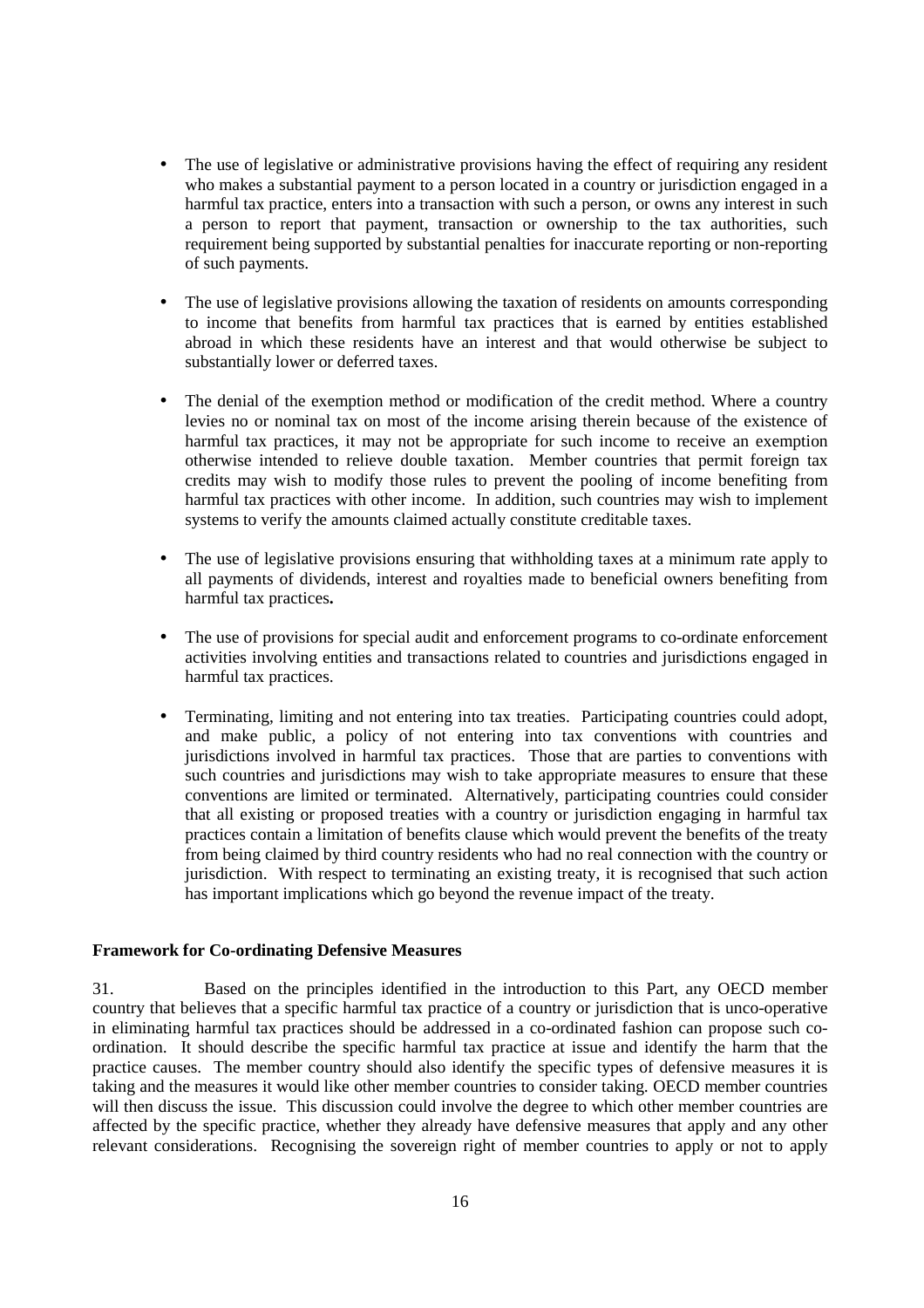defensive measures as well as the differing effects that harmful tax practices have on different member countries, any action may involve all or only some OECD member countries.

32. The above approach will permit member countries to increase the effectiveness of national measures by making them applicable on a co-ordinated basis while at the same time ensuring that the application of the particular measure is proportionate and prioritised and appropriate for the circumstances of each member country.

33. Non-OECD economies that wish to associate themselves with the work on harmful tax practices may also want to co-ordinate their actions with those of OECD member countries. To this end, OECD member countries may consider informing the other Participating Partners and non-OECD economies that have associated themselves with the work about the defensive measures that they are taking in a particular case so that non-OECD economies may take those measures into account in considering what action is in their sovereign interest.

#### **PART V: TAKING THE WORK FORWARD**

34. Substantial progress has been made in advancing the goals of the harmful tax practices project and many of the objectives originally set for this project have been accomplished.

35. In connection with member countries, the future work will consist of monitoring continuing and newly introduced preferential tax regimes that member countries think raise concerns under the preferential regime criteria.

36. The work with the jurisdictions will continue to focus on the development and the implementation of the transparency and exchange of information standards and the establishment of a level playing field. OECD members will continue to provide technical assistance to those Participating Partners that request it so as to meet these standards and in order to help their economies as they move away from harmful tax practices.

37. The OECD members will intensify their dialogue with other non-OECD economies through bilateral contacts and through Global Forum events. The objective of this dialogue is to encourage countries outside the OECD area to associate themselves with the principles of the project and encourage the creation of a level playing field. With the progress made on other aspects of the work, the Committee will now be able to focus and accelerate its work in this area.

38. The Committee is pursuing work aimed at improving exchange of information such as the revision of Article 26 and taking forward the principles agreed in the 2000 report on Improving Access to Bank Information for Tax Purposes.<sup>12</sup>

<sup>&</sup>lt;sup>12</sup> For a description of developments in this area, see "*Improving Access to Bank Information for Tax Purposes: The 2003 Progress Report*".